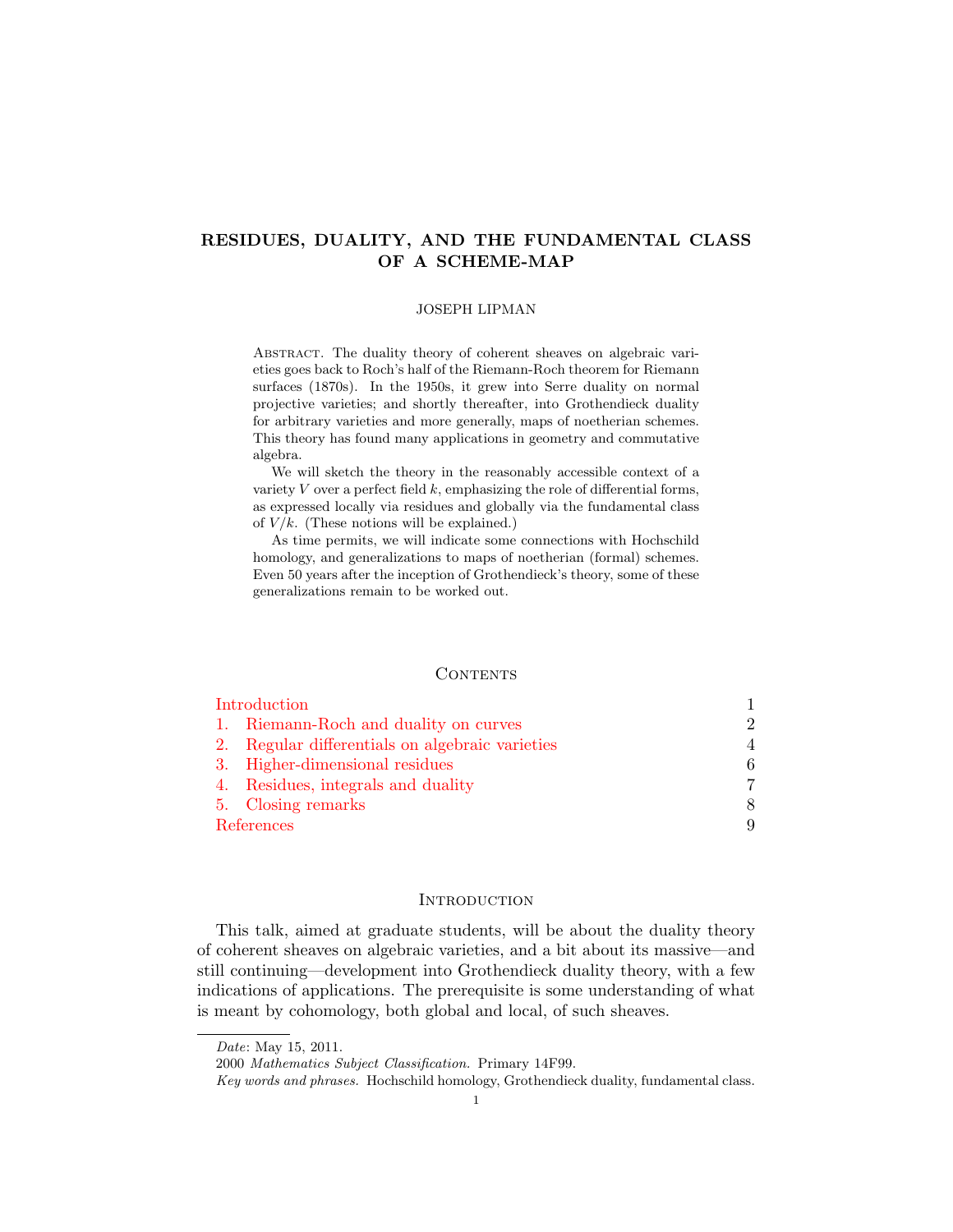#### 1. Riemann-Roch and duality on curves

<span id="page-1-4"></span><span id="page-1-0"></span>This section reviews the Riemann-Roch theorem for a smooth irreducible projective curve V over an algebraically closed field  $k$ , in a way that motivates the sequel.

1.1. In sheaf-theoretic terms, Riemann's part of the theorem is as follows. For any coherent  $\mathcal{O}_V$ -module (i.e., sheaf of  $\mathcal{O}_V$ -modules) F, and any integer  $i \geq 0$ , set

$$
h^{i}(\mathcal{F}) := \dim_{k} \left( H^{i}(V, \mathcal{F}) \right) < \infty.
$$

The Euler-Poincaré characteristic of  $\mathcal F$  is the integer

<span id="page-1-2"></span>
$$
\chi(\mathcal{F}) := h^0(\mathcal{F}) - h^1(\mathcal{F}).
$$

For *invertible*  $\mathcal{F}$ —that is, every  $v \in V$  has an open neighborhood U such that the restriction  $\mathcal{F}_{|U}$  is isomorphic to  $\mathcal{O}_U$ —the *degree* of  $\mathcal F$  is the integer

(1.1.1) 
$$
\deg(\mathcal{F}) := \chi(\mathcal{F}) - \chi(\mathcal{O}_V).
$$

This is the Riemann theorem, transformed into a definition. However, to give the definition substance, one needs to interpret it more concretely which one does by showing, via simple manipulations of suitable exact sequences and their cohomology, that for invertible  $\mathcal{O}_V$ -modules  $\mathcal{L}_1$  and  $\mathcal{L}_2$ ,

<span id="page-1-1"></span>(1.1.2) 
$$
\deg(\mathcal{L}_1 \otimes \mathcal{L}_2) = \deg(\mathcal{L}_1) + \deg(\mathcal{L}_2).
$$

It follows that if  $\mathcal{L} \supset \mathcal{O}_V$  is invertible, and if  $\mathcal{L}^{-1}$  is the invertible sheaf  $\mathcal{H}om_{\mathcal{O}_V}(\mathcal{L}, \mathcal{O}_V) \subset \mathcal{O}_V$ , then

<span id="page-1-3"></span>(1.1.3) 
$$
\deg(\mathcal{L}) = \dim_k(\mathcal{O}_V/\mathcal{L}^{-1}).
$$

It results via the standard correspondence between divisors and invertible sheaves that "degree" has the usual interpretation .

(For a proof of [\(1.1.2\)](#page-1-1) applicable to arbitrary one-dimensional schemes proper over an artin ring  $A$ , with dimension of  $k$ -vector spaces over fields replaced by length of A-modules, see, e.g.,  $[L69, pp. 214-215]$  (where, in Lemma (10.1),  $\mathcal{F} \oplus \mathcal{N}$  should be  $\mathcal{F} \otimes \mathcal{N}$ ).)

The problem Riemann was addressing is how to find the dimension of a complete linear system, which translates into finding  $h^0(\mathcal{L})$  for invertible  $\mathcal{L}$ .

Rewriting  $\chi(\mathcal{O}_V)$  as  $1-g$ , where  $g = h^1(\mathcal{O}_V)$  is the *genus* of V, one gets from  $(1.1.1)$ :

$$
h^{0}(\mathcal{L}) = \deg(\mathcal{L}) + 1 - g + h^{1}(\mathcal{L}).
$$

Now deg( $\mathcal{L}$ ) can be determined via [\(1.1.2\)](#page-1-1) and [\(1.1.3\)](#page-1-3). So one needs some information about  $h^1(\mathcal{L})$ . This is where Roch and duality come in.

**1.2.** Let  $\Omega = \Omega_{V/k}$  be the sheaf of differential 1-forms on  $V/k$ . This is an invertible sheaf.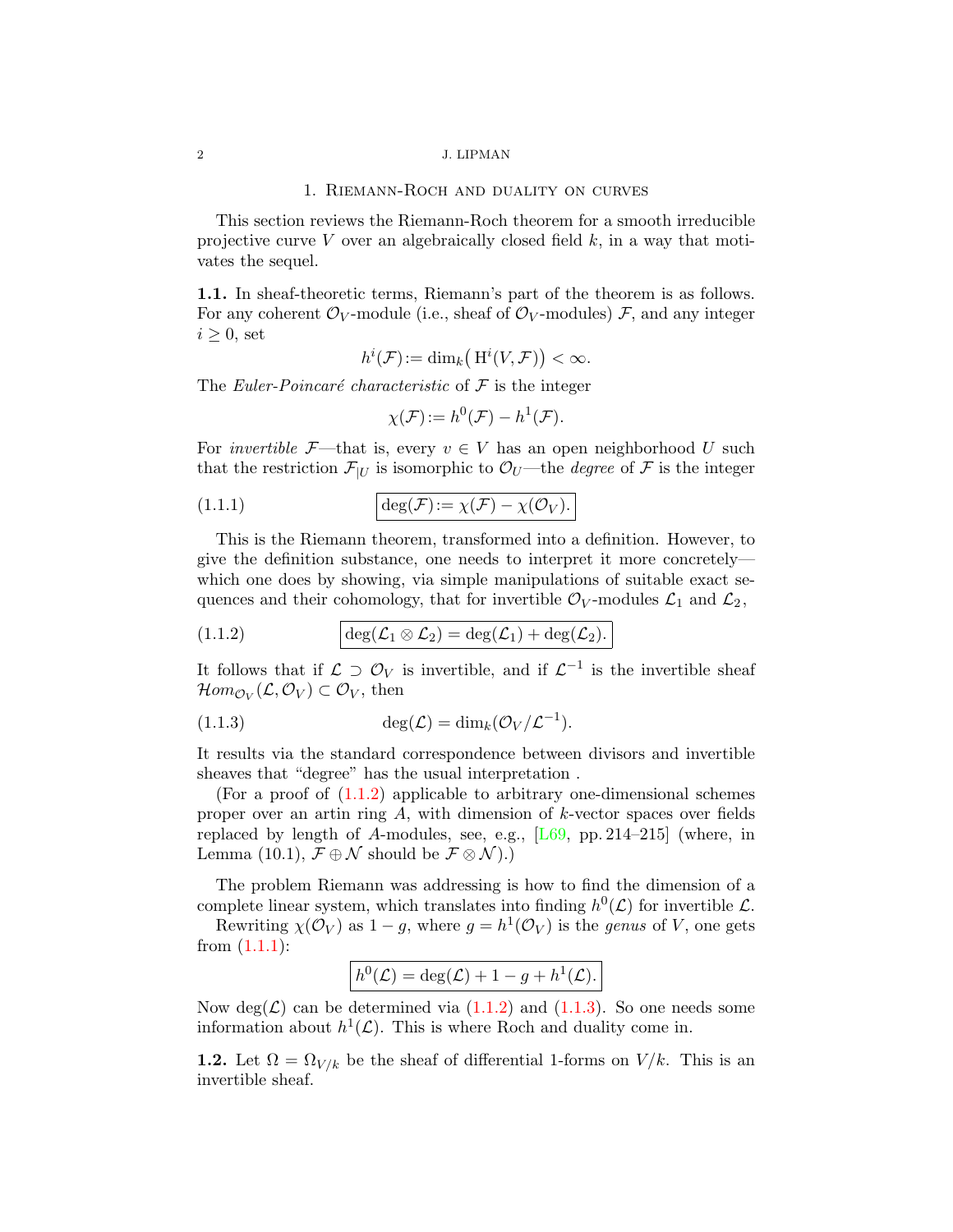<span id="page-2-1"></span>In modern terms Roch showed the following global duality theorem: For any invertible  $\mathcal L$  there is a natural k-linear isomorphism

 $\text{Hom}_{\mathcal{O}_V}(\mathcal{L}, \Omega) \cong \text{H}^0(\mathcal{L}^{-1} \otimes \Omega) \longrightarrow \text{Hom}_k(\text{H}^1(V, \mathcal{L}), k).$ 

Thus  $h^1$  becomes a somehow less mysterious  $h^0$ .

More elaborately,  $\Omega$  is a dualizing sheaf, in the following sense.

A pair  $(\omega, \theta)$  with  $\omega$  a coherent  $\mathcal{O}_V$ -module and  $\theta \colon H^1(V, \omega) \to k$  a k-linear map such that for all coherent  $\mathcal{O}_V$ -modules F, the composition

$$
\operatorname{Hom}_{\mathcal{O}_V}(\mathcal{F},\omega) \xrightarrow{\operatorname{natural}} \operatorname{Hom}_k\left(\operatorname{H}^1(V,\mathcal{F}),\operatorname{H}^1(V,\omega)\right) \xrightarrow{\operatorname{via}\theta} \operatorname{Hom}_k(\operatorname{H}^1(V,\mathcal{F}),k)
$$

is an isomorphism, is said to be dualizing. The first component of a dualizing pair is called a dualizing sheaf. A simple category-theoretic argument shows that there is a unique isomorphism between any two dualizing pairs. Hence the dualizing sheaves form an isomorphism class of  $\mathcal{O}_V$ -modules (a class which a priori might have been empty).

Moreover, as we will now indicate, there is a *canonical k*-linear map

$$
\int_V: H^1(V, \Omega) \longrightarrow k,
$$

such that the pair  $(\Omega, \int_V)$  is dualizing—standing out in the isomorphism class of all dualizing pairs.

<span id="page-2-0"></span>**1.3.** The map  $\int_V$  is defined via *residues*, as follows.

Let  $k(V)$  be the field of rational functions on V, and  $\Omega_{k(V)}$  its vector space (one-dimensional) of relative k-differentials. For any closed point  $v \in V$ , let  $H_v^i$  denote local cohomology supported at the maximal ideal  $\mathfrak{m}_v$  of the local ring  $\mathcal{O}_{V,v}$ . As the  $\mathcal{O}_{V,v}$ -module  $\Omega_{k(V)}$  is *injective*, the local cohomology sequence associated to the natural exact sequence

$$
0 \longrightarrow \Omega_v \longrightarrow \Omega_{k(V)} \longrightarrow \Omega_{k(V)}/\Omega_v \longrightarrow 0
$$

gives an isomorphism

$$
\Omega_{k(V)}/\Omega_v = \mathrm{H}^0_v(\Omega_{k(V)}/\Omega_v) \longrightarrow \mathrm{H}^1_v(\Omega).
$$

Theorem-Definition 1.3.1. There is a unique k-linear map

res<sub>v</sub>: H<sup>1</sup><sub>v</sub>(
$$
\Omega
$$
) =  $\Omega_{k(V)}/\Omega_v \to k$ 

such that for any local coordinate  $t$  at  $v$ ,

$$
res_v(t^{-1}dt + \Omega_v) = 1
$$
  
\n
$$
res_v(t^a dt + \Omega_v) = 0 \qquad (a < -1).
$$

Classically (when  $k = \mathbb{C}$ ), res<sub>v</sub> sends  $\nu + \Omega_v$  to  $\frac{1}{2\pi i} \oint \nu$  (the integral of  $\nu$ counterclockwise around a small path enclosing  $v$ ).

There are algebraic proofs, valid in all characteristics, e.g., [\[S88,](#page-9-0) Chap. I].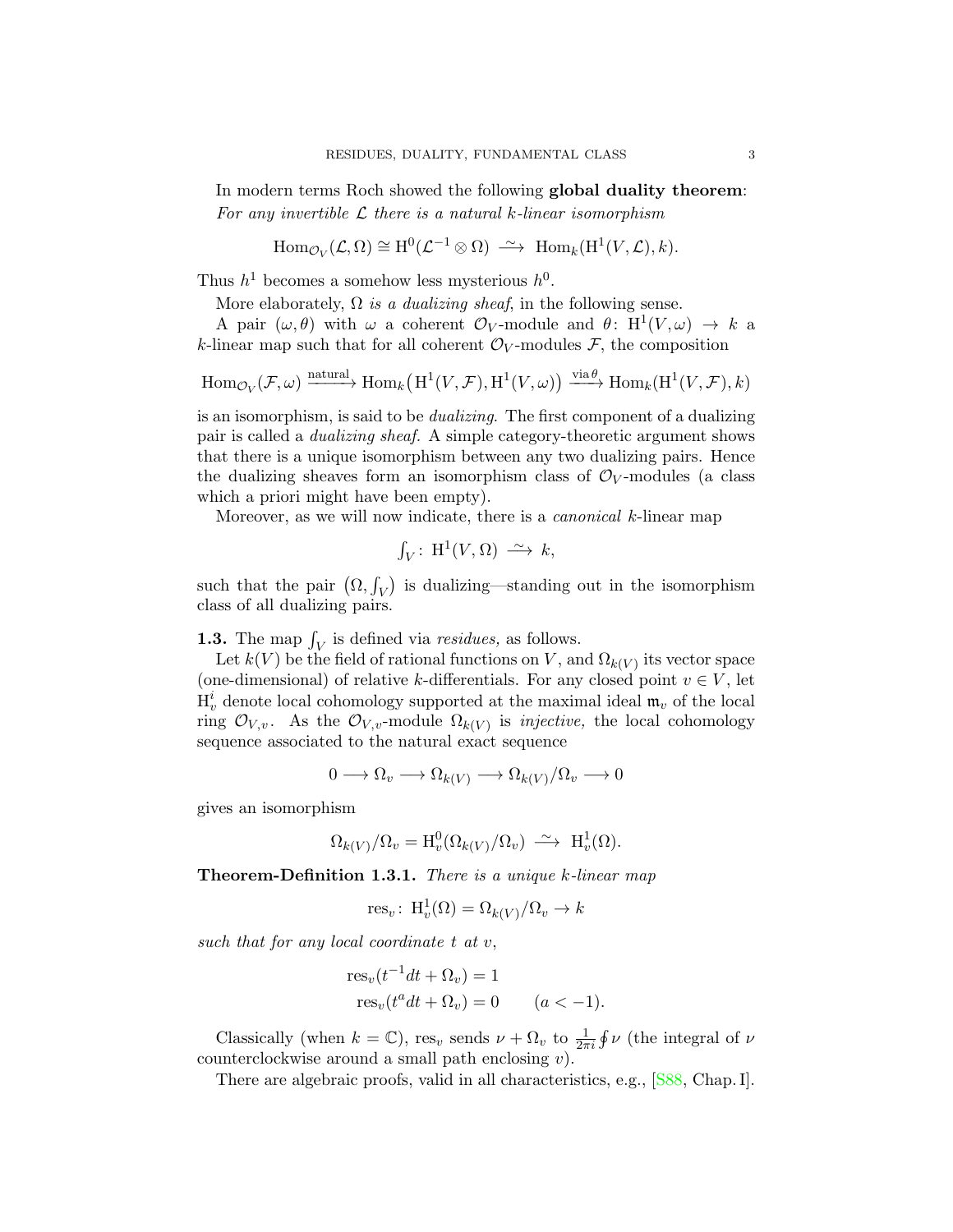With  $\hat{\ }$  denoting completion at the maximal ideal  $\mathfrak{m}_v$  of the local ring  $\mathcal{O}_{V,v}$ , canonical local duality says:

For all finitely generated  $\widehat{\mathcal{O}}_{V,v}$ -modules F, the composition

$$
\text{Hom}_{\widehat{\mathcal{O}}_{V,v}}(F,\widehat{\Omega}_v) \xrightarrow{\text{natural}} \text{Hom}_k(\text{H}^1_{\widehat{\mathfrak{m}}_v}F,\text{H}^1_{\widehat{\mathfrak{m}}_v}\widehat{\Omega}_v) \xrightarrow{\text{via res}_v} \text{Hom}_k(\text{H}^1_{\widehat{\mathfrak{m}}_v}F,k)
$$

is an isomorphism.

In other words,  $(\hat{\Omega}_v, \text{res}_v)$  is a canonical "locally dualizing" pair.

Now let us globalize. The constant sheaf  $\overline{\Omega}$  of meromorphic differentials, with sections  $\Omega_{k(V)}$ , is an *injective*  $\mathcal{O}_V$ -module.

The sections of  $\Omega^* := \overline{\Omega}/\Omega$  over an open  $U \subset V$  are given by

$$
\Omega^*(U) := \oplus_{v \in U} \Omega_{k(V)}/\Omega_v \cong \oplus_{v \in U} \mathrm{H}_v^1(\Omega).
$$

The cohomology sequence associated to the natural exact sequence

$$
0\longrightarrow \Omega \longrightarrow \overline{\Omega} \longrightarrow \Omega^* \longrightarrow 0
$$

gives the exact row in the diagram

$$
\Omega_{k(V)} \longrightarrow \bigoplus_{v \in V} H_v^1(\Omega) \longrightarrow H^1(V, \Omega) \longrightarrow 0
$$
  

$$
\oplus_{\text{res}_v} \longrightarrow \bigotimes_{k} C'
$$

The key residue theorem says that "the sum of the residues of a meromorphic differential is zero."

Classically, by Stokes theorem, this sum is the integral around the (empty) boundary of V. For an algebraic proof, see again, e.g.,  $[$ S88, Chap. I].

In other words, the map  $\oplus$ res<sub>v</sub> annihilates the image of  $\Omega_{k(V)}$ ; that is there is a unique k-linear map  $H^1(V,\Omega) \to k$  making the preceding diagram commute.

This map is defined to be  $\int_V$ .

For details, see, e.g., [\[S88,](#page-9-0) Chap. II]. There, it is first shown that there exists *some* dualizing pair on  $V$ ; and then the residue theorem is used to show that  $(\Omega, \int_V)$  is dualizing.

Scholium. For smooth projective curves, differentials and residues give a canonical realization of, and compatibility between, global and local duality.

## 2. Regular differentials on algebraic varieties

<span id="page-3-0"></span>2.1. Our principal goal in this lecture is to describe a generalization of the canonical compatibility at the end of §1 to arbitrary reduced irreducible n-dimensional varieties  $V$  proper over a perfect field  $k$ .

"Dualizing sheaf" is defined as above, with  $n$  in place of 1. In this section, we describe a canonical such sheaf, the sheaf of *regular differential n-forms*.

<span id="page-3-1"></span>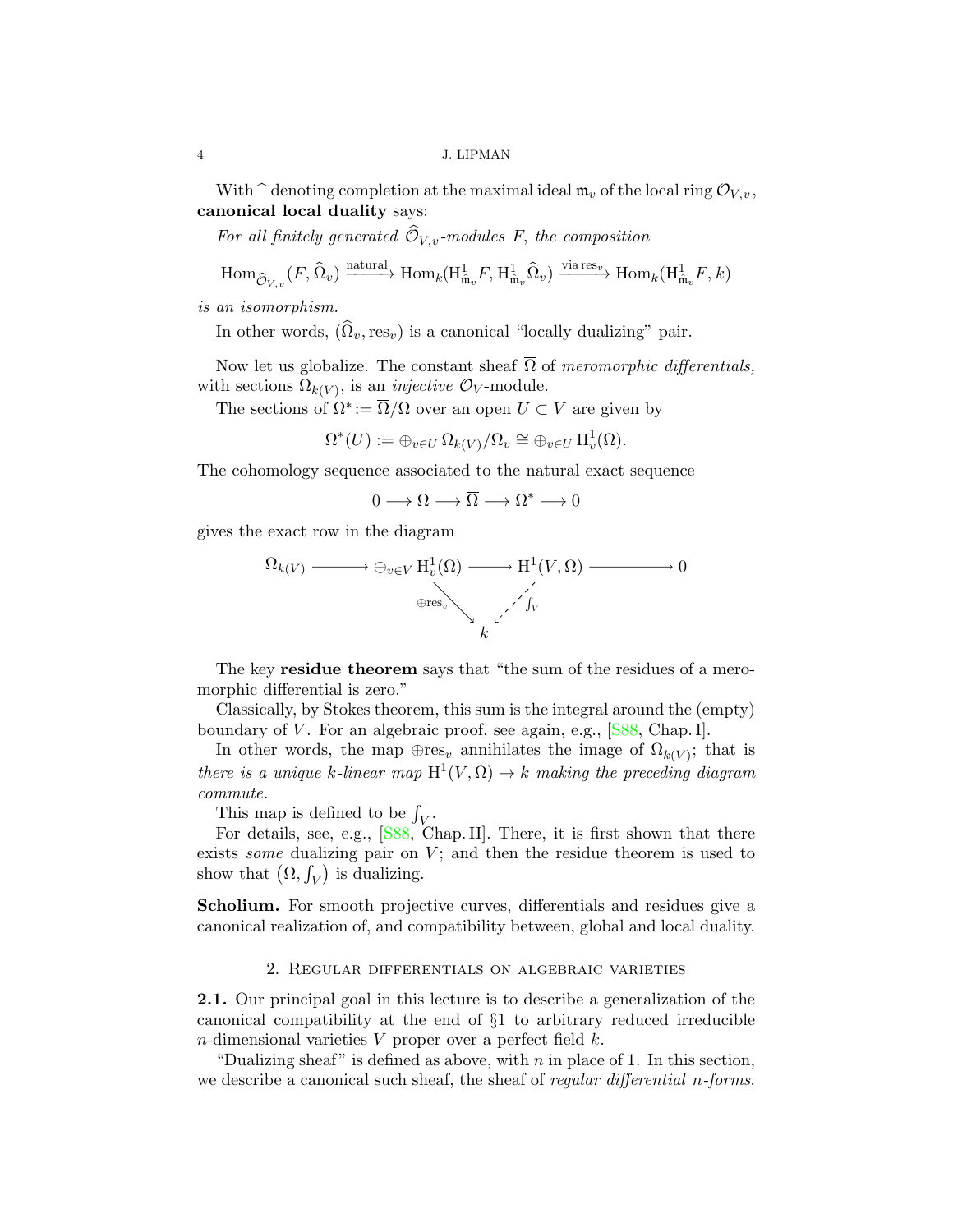<span id="page-4-1"></span>Roughly, some historical highlights in the development of this generalization are as follows.

• Rosenlicht (1952 thesis): *V* a curve  $(n = 1)$ , dualizing sheaf a certain sheaf of "regular" meromorphic differentials, see below and [\[S88,](#page-9-0) Chap. IV].

• Serre (1955 $\pm$ ): *V* normal, dualizing sheaf  $i_*i^*\wedge^n \Omega$ , where  $i: U \hookrightarrow V$  is the inclusion into  $V$  of its (open) smooth part  $U$ .

• Grothendieck (1957): V embedded in projective N-space,  $V \subset \mathbb{P}_k^N$ , with (noncanonical) dualizing sheaf  $\mathcal{E}xt^{N-n}_{\mathbb{P}^N_k/k}(\mathcal{O}_V, \wedge^n \Omega_{\mathbb{P}^N_k/k}),$  see [\[G57\]](#page-8-2).

• Grothendieck (1958): *V* arbitrary (proper over  $k$ ), with existentially defined dualizing sheaf, the target of a canonical map (the fundamental class) with source  $\wedge^n \Omega$ , this map being an isomorphism over the smooth partof V, see  $[G58, pp. 112–115]$ —leading to vast generalization ([\[H66\]](#page-8-4), [\[C00\]](#page-8-5), [\[L09\]](#page-9-1)).

• Kunz (1975): V projective over k, with dualizing sheaf of regular differentials, as explained below. This dualizing sheaf agrees with those of Rosenlicht and Serre when V is a curve or normal variety, respectively. It contains  $\wedge^n \Omega$ , with equality at smooth points. See [\[Ku08\]](#page-8-6).

• Lipman (1984). *V* arbitrary (proper over k), with dualizing sheaf of regular differentials. See [\[L84\]](#page-8-7).

<span id="page-4-0"></span>2.2. Let us now define "regular differentials." Let C be an integral domain finitely generated over k, and  $B \subset C$  a polynomial k-algebra in n variables over which  $C$  is *finite*, and such that the corresponding extension of fraction fields  $k(B) \subset k(C)$  is separable. (Such B exist, by Noether normalization.) Setting  $\Omega^n := \wedge^n \Omega$ , one has the *differential trace map* 

$$
\tau \colon \Omega^n_{k(C)/k} = k(C) \otimes_{k(B)} \Omega^n_{k(B)/k} \xrightarrow{\text{trace} \otimes 1} k(B) \otimes_{k(B)} \Omega^n_{k(B)/k} = \Omega^n_{k(B)/k}.
$$

The generalized Dedekind complementary module is

$$
\omega_{C/B} := \{ \nu \in \Omega^n_{k(C)/k} \mid \tau(C\nu) \subset \Omega^n_{B/k} \}.
$$

The C-module  $\omega_{C/B}$  does not depend on the choice of B. Kunz proved:

**Theorem 2.2.1.** Lying between  $\Omega^n$  and the constant sheaf  $\overline{\Omega}^n$  of meromorphic differential n-forms, there is a unique coherent  $\mathcal{O}_V$ -module  $\omega$  such that for any affine open subset  $U = \operatorname{Spec} C \subset V$  and any  $B \subset C$  as above,

$$
\Gamma(U,\omega)=\omega_{C/B}.
$$

Sections of this  $\omega$  are called *regular differential n-forms*. As mentioned before, the stalks  $\Omega_v^n$  and  $\omega_v$  are equal at any smooth point  $v \in V$ .

2.3. As indicated before, the sheaf of regular differentials is dualizing. This is not a trivial result, especially for nonprojective varieties.

Moreover, generalizing the above-described case of curves, there is a canonical k-linear  $\int_V : H^n(V, \omega) \to k$ , closely related to residues, such that the pair  $(\omega, \int_V)$  is dualizing.

The canonical dualizing pair  $(\omega, \int_V)$  is the main actor in this lecture.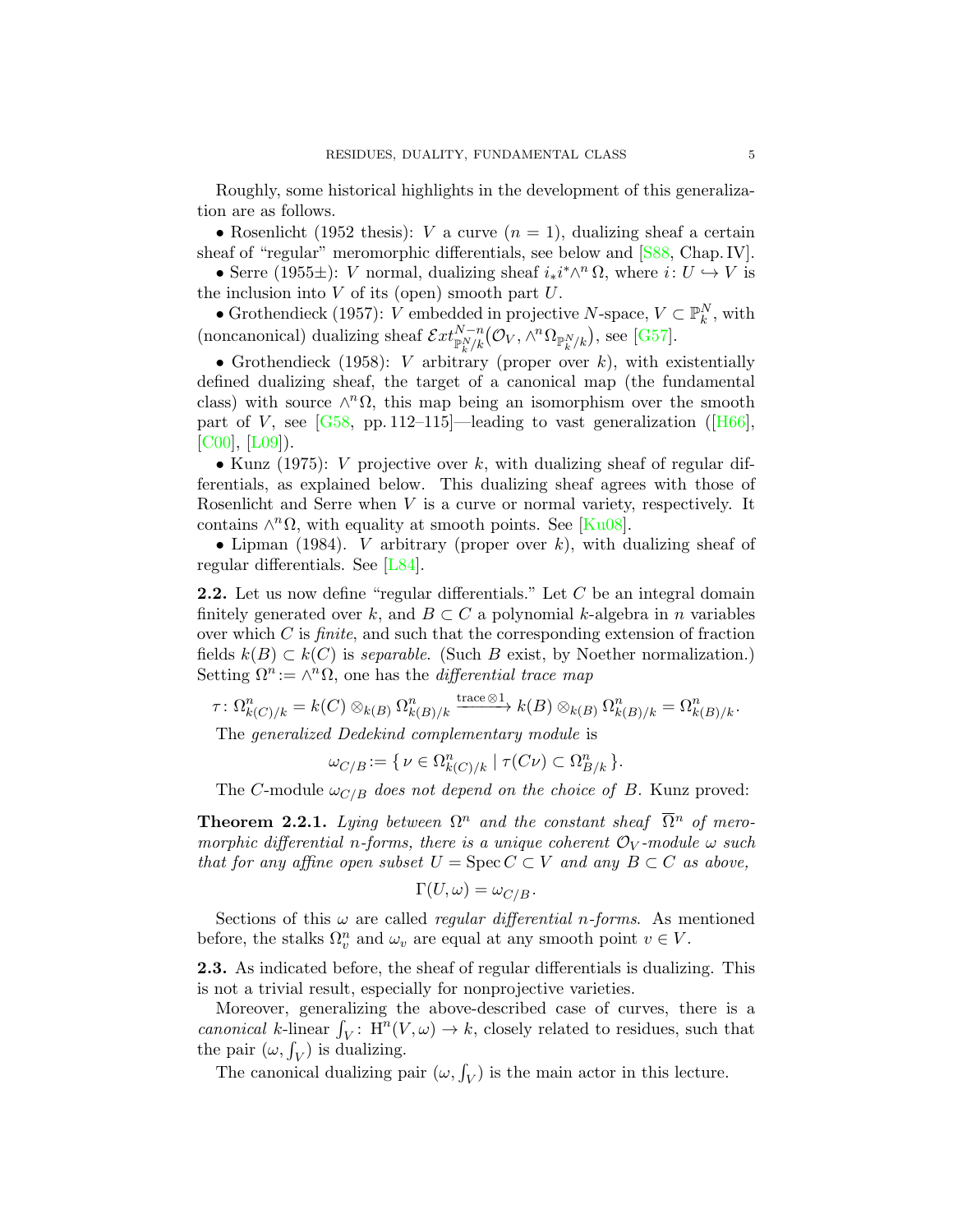Example 2.4 (Regular differentials for a local complete intersection). Let  $V \subset X$ , an N-dimensional variety, and let  $v \in V$  be a smooth point of X. Suppose further that  $\mathcal{O}_{V,v} = \mathcal{O}_{X,v}/(f_1,\ldots,f_{N-n})$  with  $(f_1,\ldots,f_{N-n})$  a regular sequence in  $\mathcal{O}_{X,v}$ .

Let  $(x_1, \ldots, x_N)$  generate the maximal ideal of  $\mathcal{O}_{X,v}$ , the indexing being such that, with  $\bar{x}_i$  the image of  $x_i$  in  $\mathcal{O}_{V,v}$ , the differentials  $d\bar{x}_1, \ldots, d\bar{x}_n$ generate  $\Omega_{k(V)}$ .

Then  $\omega_v$  is freely generated over  $\mathcal{O}_{V,v}$  by the meromorphic *n*-form

 $d\bar{x}_1 d\bar{x}_2 \cdots d\bar{x}_n/[\partial(f_1,\ldots,f_{N-n})/\partial(x_{n+1},\ldots,x_N)]^{\dagger},$ 

where the denominator is the image in  $\mathcal{O}_{V,v}$  of a Jacobian determinant.

### 3. Higher-dimensional residues

<span id="page-5-0"></span>For any closed point  $v \in V$ ,  $H_v^n$  is the functor assigning to an  $\mathcal{O}_{V,v}$ -module its n-th local cohomology module with supports at the maximal ideal  $m_v$ . For any  $\mathcal{O}_V$ -module  $\mathcal{F}$ , set

$$
\mathcal{H}_v^n \mathcal{F} := \mathcal{H}_v^n \mathcal{F}_v,
$$

the local cohomology of the stalk of  $\mathcal F$  at  $v$ .

As above,  $\omega$  is the sheaf of regular *n*-forms on V. The *k*-linear *residue map* 

$$
\text{res}_v\colon\operatorname{H}_v^n(\omega)\to k
$$

is as follows, at least when the residue field degree  $[O_{V,v}/\mathfrak{m}_v : k] = 1$ , which we assume here to avoid technicalities involving traces.

Suppose first that v is a smooth point, so that  $\omega_v = \Omega_v^n$ .

If  $\mathfrak{m}_v$  is generated by  $(t_1, t_2, \ldots, t_n)$  then the  $\mathcal{O}_{V,v}$ -module  $\omega_v$  is free of rank one, with basis  $dt_1 \wedge dt_2 \wedge \cdots \wedge dt_n$   $(d: \mathcal{O}_{V,v} \rightarrow \Omega_{\mathcal{O}_{V,v}/k}$  being the universal derivation).

It is known that  $H_v^n(\Omega_v^n) = H_v^n(\widehat{\Omega}_v^n)$  is the direct limit of the filtered family

$$
(\Omega^n_v/\mathbf{t}^{\mathbf{a}}\Omega^n_v)_{\mathbf{a}} = (\widehat{\Omega}^n_v/\mathbf{t}^{\mathbf{a}}\widehat{\Omega}^n_v)_{\mathbf{a}}
$$

where  $\mathbf{a} = (a_1, \ldots, a_n)$  runs through all *n*-vectors of positive integers, where  $\mathbf{t}^{\mathbf{a}} := t_1^{a_1} \dots t_n^{a_n}$ , and where the transition map from **a** to **a**'  $(a'_i \ge a_i)$  is given by multiplication by  $t^{a'-a}$ . Thus with  $\pi_a$  the natural composition

$$
\widehat{\Omega}^n_v \twoheadrightarrow \widehat{\Omega}^n_v / \mathbf{t}^{\mathbf{a}} \widehat{\Omega}^n_v \to \mathrm{H}^n_v(\widehat{\Omega}^n_v),
$$

every element in  $\mathrm{H}_v^n(\widehat{\Omega}_v^n)$  can be represented, non-uniquely, as

$$
\begin{bmatrix} \nu \\ t_1^{a_1}, \dots, t_n^{a_n} \end{bmatrix} := \pi_{\mathbf{a}} \nu.
$$

Note that  $\widehat{\mathcal{O}}_{V,v}$  is a power-series ring  $k[[t_1,\ldots,t_n]],$  so that any  $\nu \in \widehat{\Omega}_v^n$ can be represented as

$$
\nu = \sum_{\mathbf{a} \ge (0,\dots,0)} c_{\mathbf{a}} \mathbf{t}^{\mathbf{a}} dt_1 dt_2 \cdots dt_n \qquad (c_{\mathbf{a}} \in k).
$$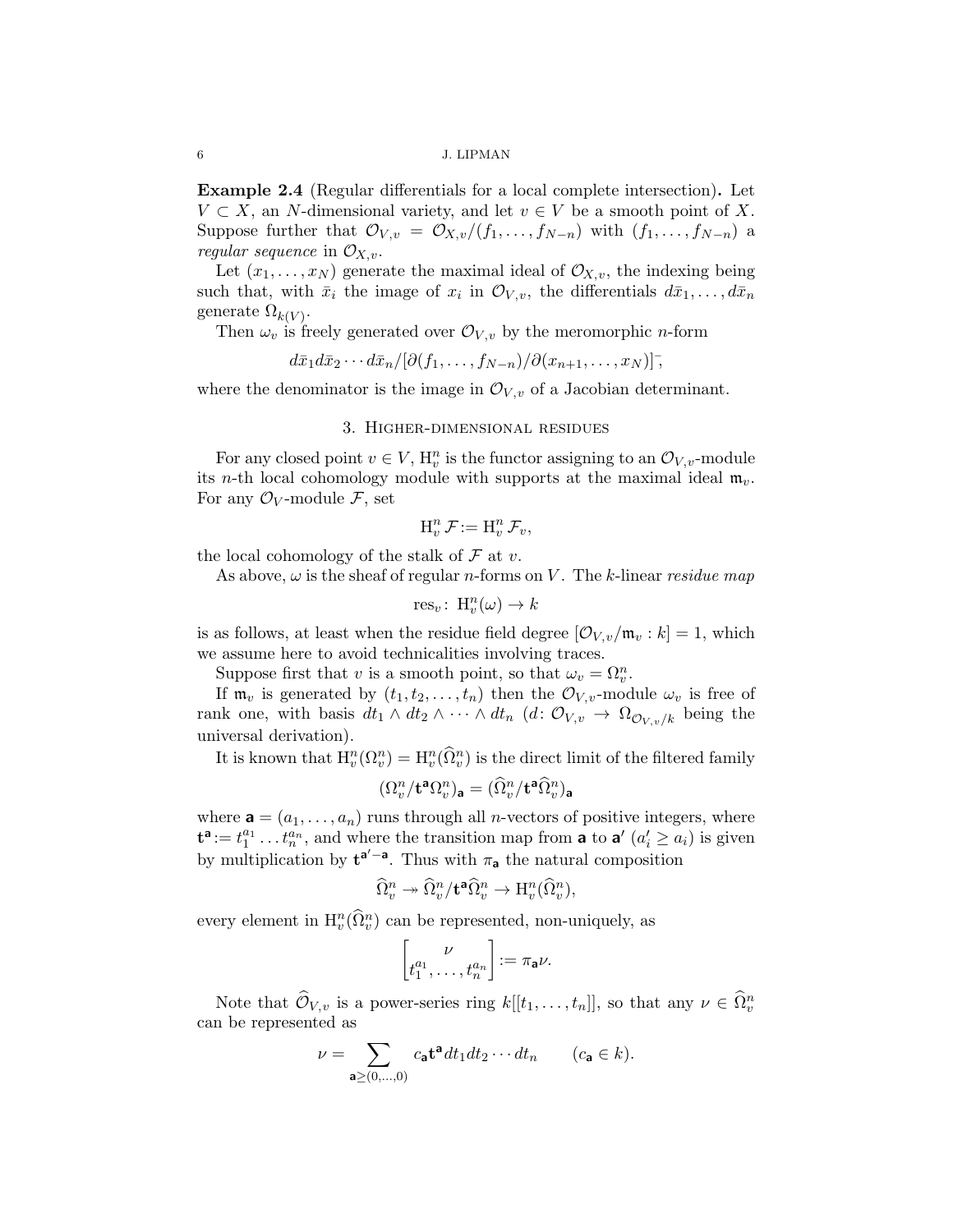<span id="page-6-1"></span>Theorem-Definition 3.1. There exists a unique k-linear map

$$
\text{res}_v\colon\operatorname{H}_v^n(\widehat{\Omega}_v^n)\to k
$$

such that for any  $(t_1, \ldots, t_n)$  as above and  $\nu = \sum_{\mathbf{a}} c_{\mathbf{a}} \mathbf{t}^{\mathbf{a}} dt_1 dt_2 \cdots dt_n$ ,

$$
res_v \left[ \begin{matrix} \nu \\ t_1^{a_1}, \dots, t_n^{a_n} \end{matrix} \right] = c_{(a_1 - 1, \dots, a_n - 1)}.
$$

Remarks. 1. Classically, res<sub>v</sub> is given by some integral, see [\[GH78,](#page-8-8) Chap. 5].

2. There are a number of algebraic proofs, valid in all characteristics. The difficulty is to show that  $res_v$  does not depend on the choice of  $(t_1, \ldots, t_n)$ . See e.g., [\[L84,](#page-8-7) §7].

3. When  $n = 1$ , this res<sub>v</sub> is the same as the one in §[1.3.](#page-2-0)

As for the general case, given  $v \in V$ , it follows from Noether normalization that  $S := \mathcal{O}_{V,v}$  has a local k-subalgebra R that is the local ring of a point  $p \in \mathbb{P}_k^n$ , and such that S is a localization of a finite R-algebra. It follows easily from the considerations in  $\S 2.2$  $\S 2.2$  that the differential trace map induces a map  $H_v^n(\omega_{V,v}) \to H_p^n(\Omega_{\mathbb{P}_k^n/k}^d)$ . Composing this with res<sub>p</sub> (as just defined), one gets a k-linear map  $\operatorname{res}_v: H_v^n(\omega_{V,v}) \to k$  that seems to depend on the choice of  $V$  and of a Noether normalization of  $V$ , but in fact doesn't. For example,  $\omega_{V,v}$  depends only on S, and not on the choice of V; so we can denote this module by  $\omega_v$ . Moreover, there is a definition of res<sub>v</sub> involving Hochschild homology, that doesn't make use of any choices [\[L87\]](#page-9-2). See also [\[L01,](#page-9-3) §5].

### 4. Residues, integrals and duality

<span id="page-6-0"></span>Now here is the main result, expressing via residues and integrals a canonical realization of and compatibility between local and global duality.

**Theorem 4.1.** (i) (Canonical local duality). For all finitely generated  $\widehat{\mathcal{O}}_{V,v}$ modules F, the composition

$$
\text{Hom}_{\widehat{\mathcal{O}}_{V,v}}(F,\widehat{\omega}_v) \xrightarrow{\text{natural}} \text{Hom}_k(\text{H}_v^n F, \text{H}_v^n \widehat{\omega}_v) \xrightarrow{\text{via res}_v} \text{Hom}_k(\text{H}_v^n F, k)
$$

is an isomorphism.

In other words,  $(\widehat{\omega}_v, \text{res}_v)$  is a canonical locally dualizing pair.

(ii) (Globalization). There exists for each proper *n*-dimensional k-variety V a unique map

$$
\int_V: \ \mathcal{H}^n(V, \omega_{V/k}) \to k
$$

such that for each closed point  $v \in V$ , with  $\gamma_v \colon H_v^n(\omega_v) \to H^n(V, \omega_{V/k})$  the natural map (derived from the inclusion of the functor of sections supported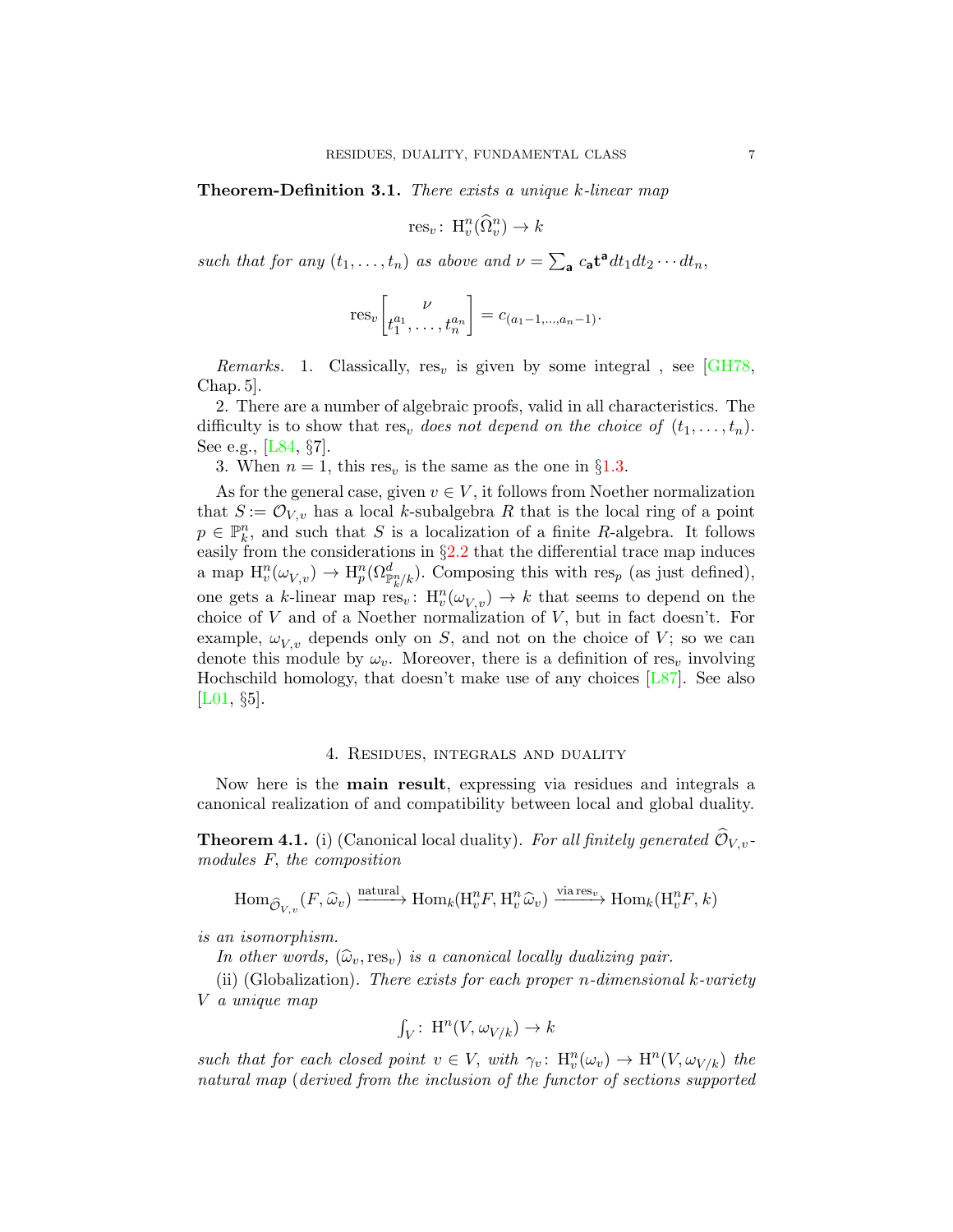<span id="page-7-1"></span>8 J. LIPMAN

at v into the functor of all sections), the following diagram commutes.



(iii) (Canonical global duality). For each V as in (ii), the pair  $(\omega_V, \int_V)$ is dualizing.

A *proof* occupies the first nine sections in [\[L84\]](#page-8-7).

Probably the theorem can be deduced from general Grothendieck duality theory; but no one has yet carried that out (or maybe even bothered trying).

The theorem has been generalized by Hübl and Sastry to certain maps of noetherian schemes, see [\[HS93\]](#page-8-9).

A further generalization, to flat maps of formal schemes, has been partially worked out. (See  $[L01, \S5.6]$ .) In that context, local and global duality become unified, and residues and integrals become different instances of a single map. Working out the precise connections draws one through a rich vein of functorial relationships.

### 5. Closing remarks

<span id="page-7-0"></span>5.1. (Fundamental class.) As in the case of curves, what one does when generalizing to, say, a proper flat map  $f: X \to Y$  of schemes, of relative dimension  $n$ , is first to show (for example, via Grothendieck duality theory) the existence of *some* relative dualizing pair  $\omega, \theta$ ), and then show (if possible) the existence of a canonical map  $c_f$ —the *fundamental class of f*—from the sheaf  $\Omega$  of highest order relative differential forms to  $\omega$ .

This  $\mathbf{c}_f$  is the foundation of the role played by differential forms in the abstract Deligne-Verdier approach to Grothendieck duality theory.

The fundamental class should be uniquely determined by the requirements that it should be an isomorphism at all points where  $f$  is smooth, and that it should be compatible with a certain trace map for differential forms, relative to a factorization of f as smooth∘finite.

If f is *proper* then by Grothendieck duality,  $\mathbf{c}_f$  corresponds to a canonical map  $\int_f : \mathsf{R}^n f_* \Omega \to \mathcal{O}_Y$ . But even when f is not proper, one can often construct a fundamental class with the above characteristic properties. There is, for instance, one approach via Hochschild homology.

The residue theorem will say, very roughly, that  $\mathbf{c}_f$  corresponds at each point of  $x$ , via a suitable form of local duality, to an intrinsically defined residue map, depending only on the local ring in question.

Thus the fundamental class is a globalization of locally defined residues.

All this is necessarily quite vague, given our time constraints. Nor has it all been published yet in definitive form. But there are some substantial treatments in [\[AL89\]](#page-8-0) and [\[Kd09\]](#page-8-10).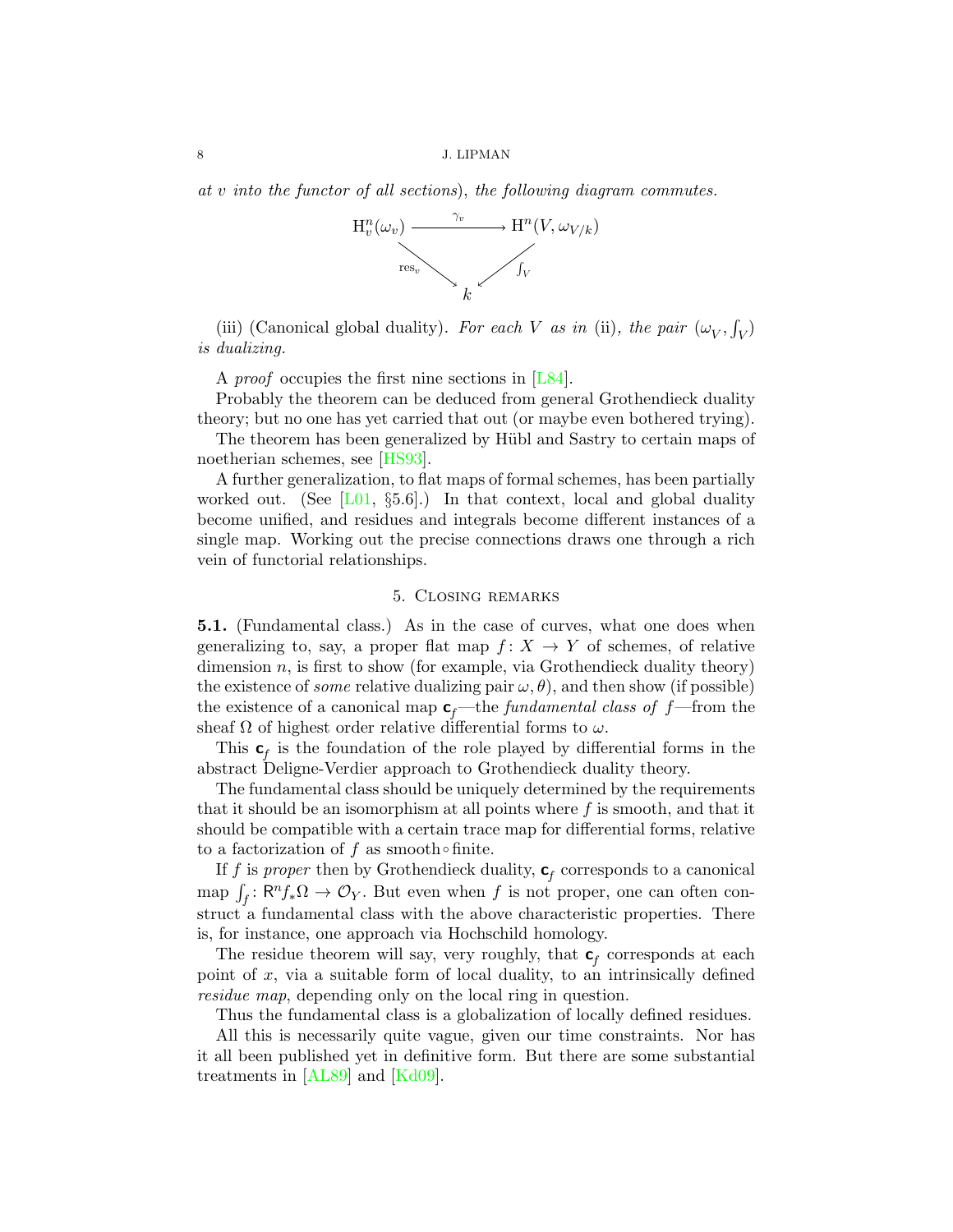5.2. (Why?) Why bother to learn this extensive theory? First of all duality theory has many applications in commutative algebra and algebraic geometry. In commutative algebra, there are—to mention just a few—the Briançon-Skoda theorem (nowadays best understood in equal characteristics) via tight closure, but for which the only proof in mixed characteristic makes use of duality), results on "adjoint ideals" (a special case of multiplier ideals), and results on Cohen-Macaulay graded rings. In algebraic geometry—again, to mention just a couple—there is a proof of resolution of singularities of two-dimensional noetherian schemes, and just recently, Chatzistamatiou and Rülling used a beautiful combination of techniques from intersection theory and Grothendieck duality to prove the invariance of cohomology of the structure sheaf under proper birational maps of smooth varieties over fields of arbitrary characteristic (previously known only in characteristic zero, via resolution of singularities).

Then there is the purely aesthetic motivation of discovering and understanding, for their own sake, deep-lying relationships in a fertile mathematical landscape. Right now, that's what drives my interest; but a young person building a career should be aware that it plus two bucks may get you no more than a cup of coffee at Starbucks.

#### **REFERENCES**

- <span id="page-8-0"></span>[AL89] Angéniol, B. and Lejeune-Jalabert, M.: *Calcul différentiel et classes car*actéristiques en géométrie algébrique. Travaux en Cours, 38. Hermann, Paris, 1989. [8](#page-7-1)
- <span id="page-8-5"></span>[C00] Conrad, B.: Grothendieck Duality and Base Change. Lecture Notes in Math., 1750. Springer-Verlag, Berlin-New York, 2000. [5](#page-4-1)
- <span id="page-8-2"></span> $[G57]$  Grothendieck, A.: Théorèmes de dualité pour les faisceaux algébriques cohérents. Séminaire N. Bourbaki, 19[5](#page-4-1)6–1958, exp. No. 149, 169–193. 5
- <span id="page-8-3"></span>[G58]  $\quad \quad \quad \text{The cohomology theory of abstract algebraic varieties. Proc. Internat. Con$ gress Math. (Edinburgh, 1958), pp. 103–118, Cambridge Univ. press, New York, 1960. [5](#page-4-1)
- <span id="page-8-8"></span>[GH78] Griffiths, P.; Harris, J.: Principles of Algebraic Geometry. John Wiley and Sons, New York, 1978. [7](#page-6-1)
- <span id="page-8-4"></span>[H66] Hartshorne, R.: Residues and Duality. Lecture Notes in Math., 20. Springer-Verlag, Berlin-New York, 1966. [5](#page-4-1)
- <span id="page-8-9"></span>[HS93] Hübl, R.; Sastry, P.: Regular differential forms and relative duality. Amer. J. Math. 115 (1993), no. 4, 749–787. [8](#page-7-1)
- <span id="page-8-10"></span>[Kd09] Kaddar, M.: Platitude géométrique et classes fondamentales relatives pondérées I, arXiv:0906.1296. [8](#page-7-1)
- <span id="page-8-6"></span>[Ku08] Kunz, E.: Residues and Duality for projective algebraic varieties. University Lecture Series 47. Amer. Math. Soc., Providence RI, 2008. [5](#page-4-1)
- <span id="page-8-1"></span>[L69] Lipman, J.: Rational singularities, with applications to algebraic surfaces and unique factorization. Inst. Hautes Etudes Sci. Publ. Math. 36 (1969), 195-279. Also available at <http://www.numdam.org/?lang=eng>. [2](#page-1-4)
- <span id="page-8-7"></span>[L84]  $\quad \qquad$ : Dualizing sheaves, differentials and residues on algebraic varieties. Astérisque 117 (1984).

Also available at <http://www.numdam.org/?lang=eng>. [5,](#page-4-1) [7,](#page-6-1) [8](#page-7-1)